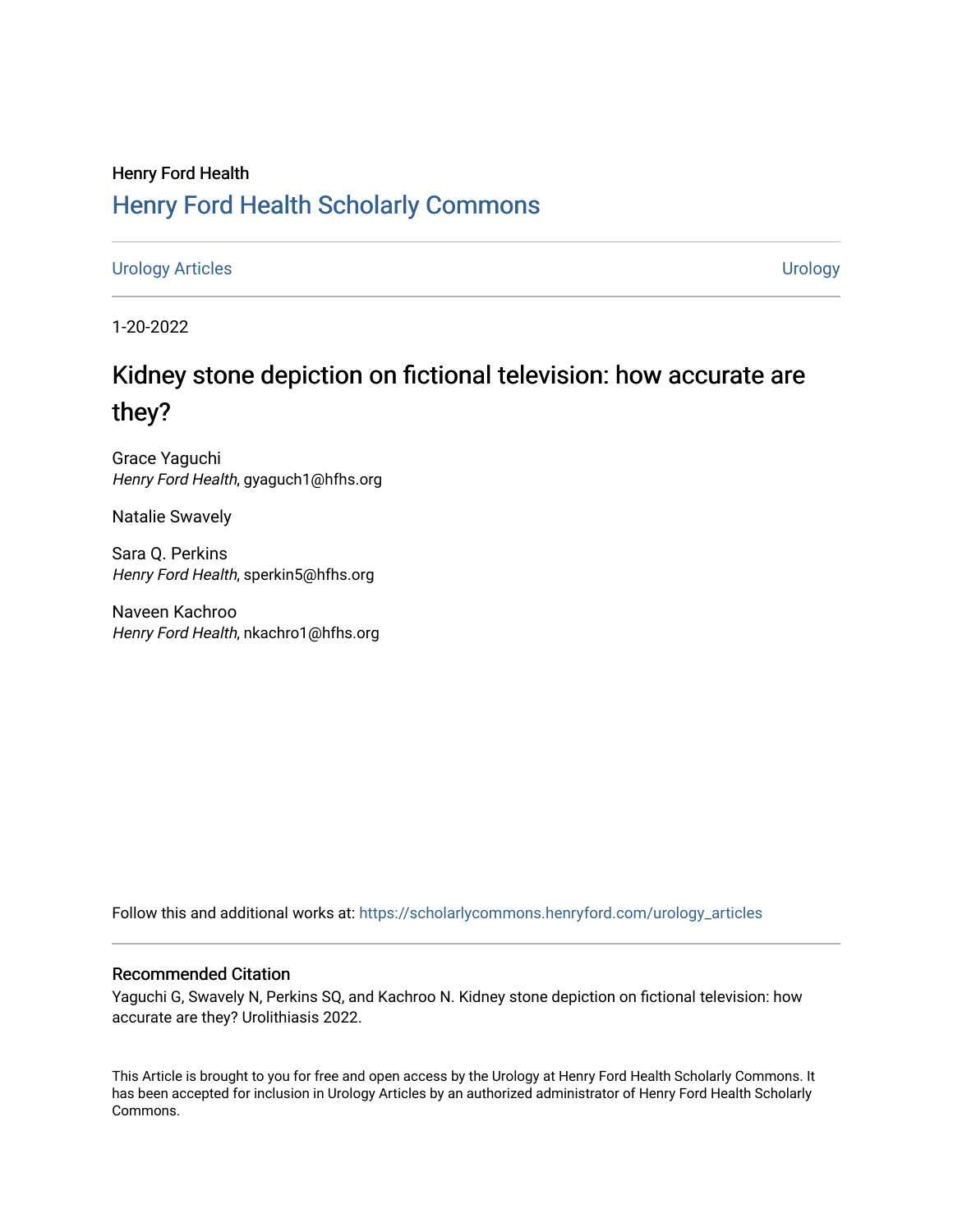# **Kidney stone depiction on fctional television: how accurate are they?**

Grace Yaguchi<sup>[1](http://orcid.org/0000-0002-9142-513X)</sup> · Natalie Swavely<sup>2,3</sup> · Sara Qing Perkins<sup>1</sup> · Naveen Kachroo<sup>1</sup>

Received: 2 December 2021 / Accepted: 8 January 2022

© The Author(s), under exclusive licence to Springer-Verlag GmbH Germany, part of Springer Nature 2022

#### **Abstract**

Fictional portrayals of medical conditions on television have been shown to signifcantly shape understanding and management expectations of the viewing public. Given the high prevalence of kidney stone disease, we aimed to assess the frequency of its portrayal on US television and assess whether its depiction was refective of the current epidemiology or management of urolithiasis in the US. A detailed search was conducted for English language depictions of kidney stones in fctional television using internet, movie and television database search engines. Television episodes with characters depicting a kidney stone occurrence were independently reviewed by two reviewers and analyzed for genre, initial air date on US television, character age, gender, race and management strategy. Seventeen episodes from 13 diferent television series portrayed a character with a symptomatic kidney stone. The majority were male (88%). Surgical intervention was performed in 7/17 cases (shockwave lithotripsy  $n=1$ , ureteroscopy  $n=2$ , nephrectomy  $n=1$ , transurethral removal  $n=1$ , unknown  $n=2$ ), spontaneous passage or medical expulsive therapy in 7/17 cases and no treatment or resolution portrayed in 3/17 cases. The only surgical complication shown was ureteral avulsion during ureteroscopy. Inpatient management was seen in 9/14 (64%) cases with event resolution. This study identifed a number of kidney stone depictions that may be misleading or misrepresent the presentation and management of this condition. Although likely portrayed for plot development and dramatic efect, this could potentially reinforce inaccurate beliefs or misconceptions and future depictions should be mindful of this.

**Keywords** Kidney stone · Urolithiasis · Media · Television

#### **Abbreviations**

| American Urological Association       |
|---------------------------------------|
| Cardiopulmonary resuscitation         |
| <b>Emergency Medical Services</b>     |
| Fibrodysplasia ossificans progressive |
| <b>Medical Expulsive Therapy</b>      |
| Percutaneous Nephrolithotomy          |
| Shockwave lithotripsy                 |
| Television                            |
|                                       |

 $\boxtimes$  Naveen Kachroo nkachro1@hfhs.org

- <sup>1</sup> Department of Urology, Vattikuti Urology Institute, Henry Ford Hospital, 2799 W Grand Blvd, Detroit, MI 48202, USA
- <sup>2</sup> Department of Surgery, VCU Health, Richmond, VA, USA
- <sup>3</sup> Department of Surgery, McGuire VA Medical Center, Richmond, VA, USA

# **Introduction**

The media has a powerful role, extending beyond pure entertainment, in distilling information. This is more magnifed in recent years, with the proliferation of the internet and online streaming platforms. Many media entities are also intertwined, with depictions on television often spilling over into a furry of web-based searches and social media mentions [[1\]](#page-8-0). A widely accepted communication theory known as 'Cultivation theory' has indicated how the media, particularly television given its broad reach, can signifcantly 'cultivate' viewers' perceptions of reality over time [\[2](#page-8-1)].

With the rising popularity and global accessibility via streaming platforms of medical based dramas, as well as an increasing number of medical conditions portrayed in television programs in general, it is critical to ensure accuracy as they can signifcantly infuence the viewers' perceptions (positively or negatively) regarding the presentation of disease conditions, the manner of management, as well as the impact of medical treatments or intervention on disease outcome or prognosis. Inaccurate depictions or misrepresentations in these fctional programs could adversely shape

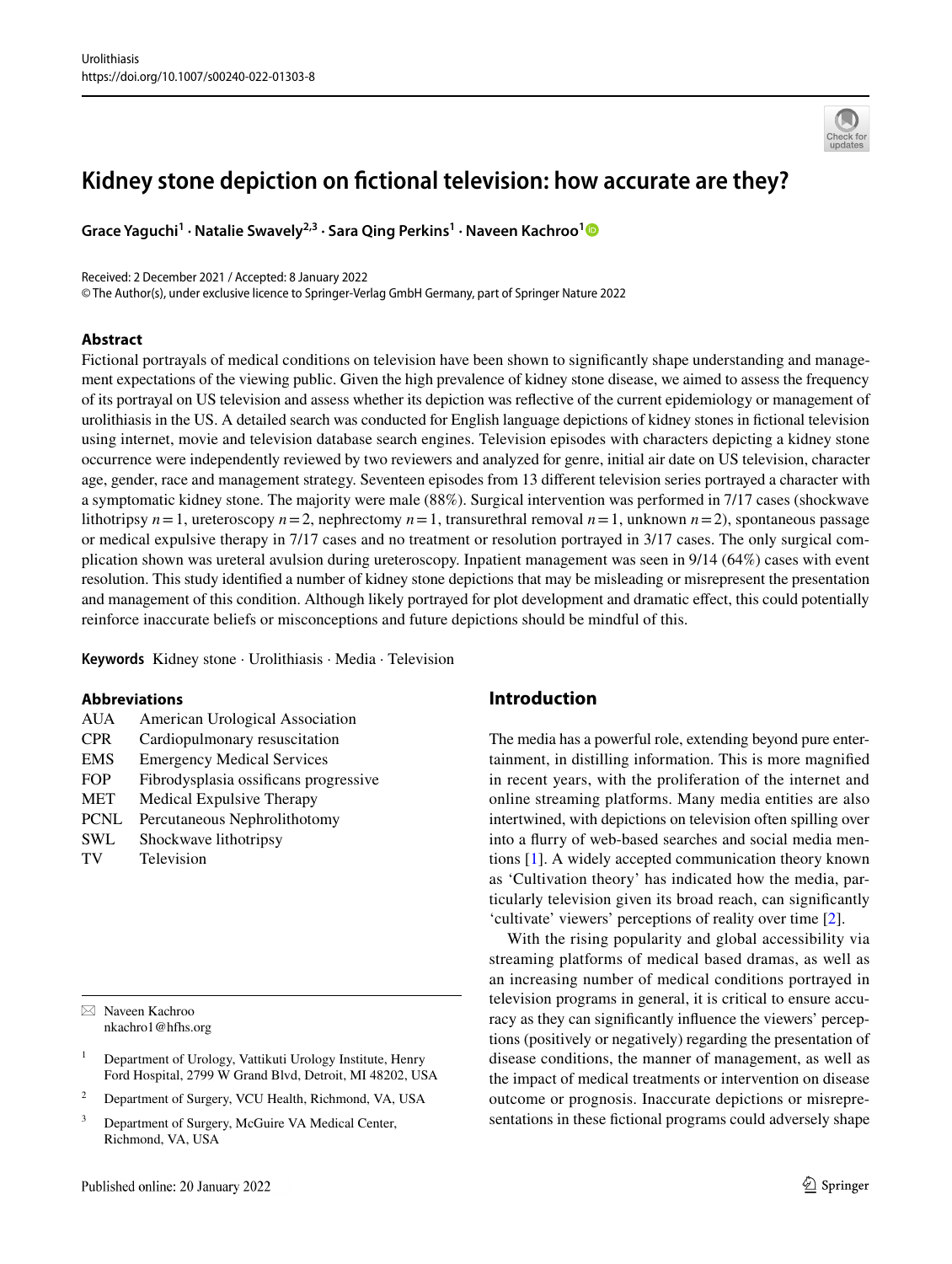viewers' thoughts and resultant healthcare expectations, with potential negative impact on real life medical interactions or, more concerningly, an avoidance of medical care, based upon misperceived expectations of management or outcome. In an attempt to combat a culture of 'misinformation', a number of medical dramas such as *ER* and *Grey's Anatomy*, have often drafted physicians and medical professionals as writing staff. Despite these valid attempts, numerous studies have highlighted mixed results in their medical accuracy [[3,](#page-8-2) [4\]](#page-8-3). One recent study of urologic conditions in *Grey's Anatomy* highlighted only a 62% accuracy with frequent misrepresentations or even mismanagement of some common urologic conditions [\[5](#page-8-4)].

Kidney or ureteral stones are common, affecting 1 of 11 adults in the United States [\[6](#page-8-5)] and the prevalence is rising [[7\]](#page-8-6). It is therefore unsurprising that they have made their way into portrayal on television in recent decades; however, no prior study has formally assessed the accuracy of their depictions within these fctional television shows. Our study aimed to specifcally identify the demographics of all persons portrayed with urolithiasis and also assess the treatment strategies employed and outcomes to correlate whether these match 'real life' occurrences.

#### **Methods**

We conducted a search content analysis of urolithiasis depictions in television. A number of internet search engines were interrogated including Google (<http://www.google.com>), Bing [\(http://www.bing.com\)](http://www.bing.com), International Movie Database [\(http://www.imdb.com](http://www.imdb.com)), YouTube ([http://www.youtu](http://www.youtube.com) [be.com](http://www.youtube.com)), and Wikipedia (<http://www.wikipedia.com>) using the key search terms "kidney stone" and "television" as well as "TV show character with kidney stone" and "TV show kidney stone" in July 2021. One reviewer (GY) manually reviewed the results of all these independent searches (limiting to top 500 when more were returned) for references to television show episodes with urolithiasis events portrayed. This study only included obstructive or symptomatic kidney, ureteral, and urethral stones whose symptoms and treatment were depicted by a fictional character while on camera. We limited data collection to English language television episodes broadcast in the United States. Television episodes that referenced previous urolithiasis events not portrayed directly on-screen were excluded from analysis. Television episodes dealing with urolithiasis featured on daytime talk shows, reality television shows, and internet-only short 'webisodes' were excluded. Documentary and reality flms were also excluded. Television episodes or scenes that were identifed for possible inclusion were cross-referenced in secondary searches, and the identifed television episodes were viewed in full via web-based video search by two independent reviewers (GY and NS) for independent data collection.

Data collected included media type, name of television show, genre, episode season, and initial air date. Data were collected with regards to the portrayed character's gender, approximate age of the character (based around actor's age at performance), race, presentation setting, as well as portrayal of outcomes or treatment, if applicable. For outcomes, we categorized spontaneous passage versus surgical removal/ intervention. If details were available, the type of surgical intervention was also documented. Additionally, complications were documented if portrayed or referenced in that episode. Discordant fndings were resolved by discussion and review by a third reviewer (NK) as required. All analyses were primarily descriptive, with frequencies and percentages used as necessary.

#### **Results**

Figure [1](#page-3-0) shows the search results. A total of 17 episodes from 13 diferent television shows were reviewed, representing 17 diferent patients with obstructive uropathy secondary to urolithiasis (Table [1\)](#page-4-0). The episodes reviewed were broadcast over a 27-year period (1994–2021). The majority of television shows that portrayed a character with obstructive uropathy were comedies (10/13, 76.9%), with two medical dramas and one drama as well. The medical drama, *Grey's Anatomy*, had the greatest number of episodes, with four individual characters in four separate episodes.

The overwhelming majority of patients portrayed on television were male. There were 15 (88.2%) males and only 2 (11.8%) female characters. In terms of race, there were 15 (88.2%) White and 2 (11.8%) African American characters included in this analysis. The age of the characters could not always be defnitively determined; however, there was only one pediatric patient (age<18 years) portrayed.

Resolution of the renal colic was portrayed in 14 (82.3%) episodes with three episodes not identifying any treatment or resolution of the event. For 5/14 (35.7%) characters, this was portrayed as occurring outside the hospital or clinic, with  $9/14$  (64.2%) shown within one of these settings. Spontaneous stone passage was demonstrated in 7/14 (53.8%) instances, with three incidences (23%) occurring within an inpatient setting. Presumption of passage based on a negative urinalysis occurred in one episode of *Grey's Anatomy*. Surgical intervention was required in 7/14 (50%) episodes. The exact type of surgical intervention could be determined by on-screen portrayal or discussed by the characters in only five instances (Table [2](#page-6-0)). Shockwave lithotripsy (SWL) was portrayed one time. Ureteroscopy was portrayed two times. In one instance, the time period of the show pre-dated modern minimally invasive surgical techniques for treatment of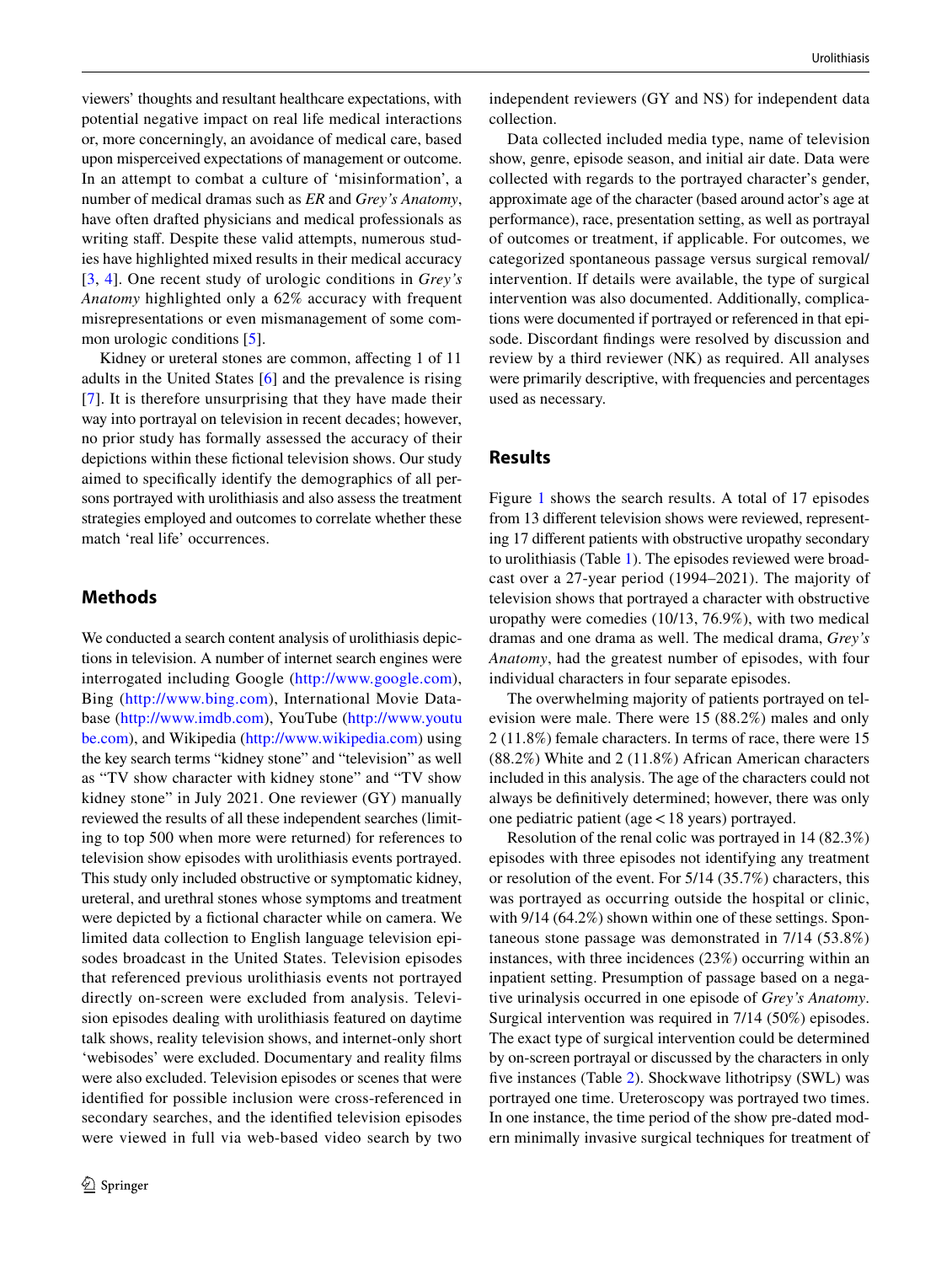<span id="page-3-0"></span>**Fig. 1** Flow diagram for search strategy results for kidney stone depictions on television shows



stones (c.1870s), and a transurethral removal of obstructing stone without anesthesia was portrayed. Another character performed a self-nephrectomy to resolve their intense renal colic at home in *Third String Kicker*, for comedic efect. In the medical drama, *The Night Shift*, a patient with a septic stone and other co-morbidities was ofered primary ureteroscopy but declined and chose SWL. There was 1 (7.6%) surgical complication of intervention, a ureteral avulsion during ureteroscopy on *Grey's Anatomy*, requiring autologous renal transplant.

### **Discussion**

Television represents a major source of health information for many Americans  $[8, 9]$  $[8, 9]$  $[8, 9]$  $[8, 9]$  and many prominent shows feature health-related story lines. An analysis of ten scripted primetime shows airing 2009–2011 found that 25% of major, minor and dialogue-level storylines were health related [\[10](#page-8-9)]. Television shapes viewers' perceptions of 'norms' and this is equally applicable to representations of health problems and care. Shrum argues that television, in particular, produces vivid "media memories" that may play a disproportionate role in decision-making and estimates of prevalence of health-related behaviors, and health problems [[11\]](#page-8-10). A 2005 Centers for Disease Control and Prevention survey [[12\]](#page-8-11) reported women were more likely to report learning about health issues from television (62%) and taking action on these issues (33%). There was even a report of a woman self-diagnosing her breast cancer and seeking treatment based upon a storyline in *Grey's Anatomy* [[13](#page-8-12)].

However, misrepresentation of facts or the reality of outcomes are potentially harmful. Patient surveys indicate television remains the main source of information about cardiopulmonary resuscitation (CPR) and media exposure is frequently cited as the reason for continued pervasive optimism regarding efficacy of CPR and successful outcomes despite the known poor prognosis related to cardiac arrest [[14–](#page-8-13)[17\]](#page-8-14). Even among those who have had CPR training, most people continue to cite television as a source of information about the intervention and successful outcomes [\[15](#page-8-15)]. This highlights the importance of accurate medical intervention on television and why this area calls for further research as it has been shown to infuence patients' expectations.

The assessment of urologic conditions depicted in television is limited. A recent analysis of one specifc medical drama, *Grey's Anatomy*, investigated the context, frequency, and accuracy of urologic conditions portrayed. They identifed 21 urologic events across 15 seasons and 342 episodes. The majority (11/21 52%) related to male external genitalia and only three (14%) related to nephrolithiasis [[5\]](#page-8-4). The authors highlight the importance of awareness to increase the public's perception of urological conditions from their assessment of a single popular medical drama but this is especially pertinent when considering depictions in all television genres.

Our study is, to our knowledge, the frst to specifcally assess the depictions of kidney stone disease in fctional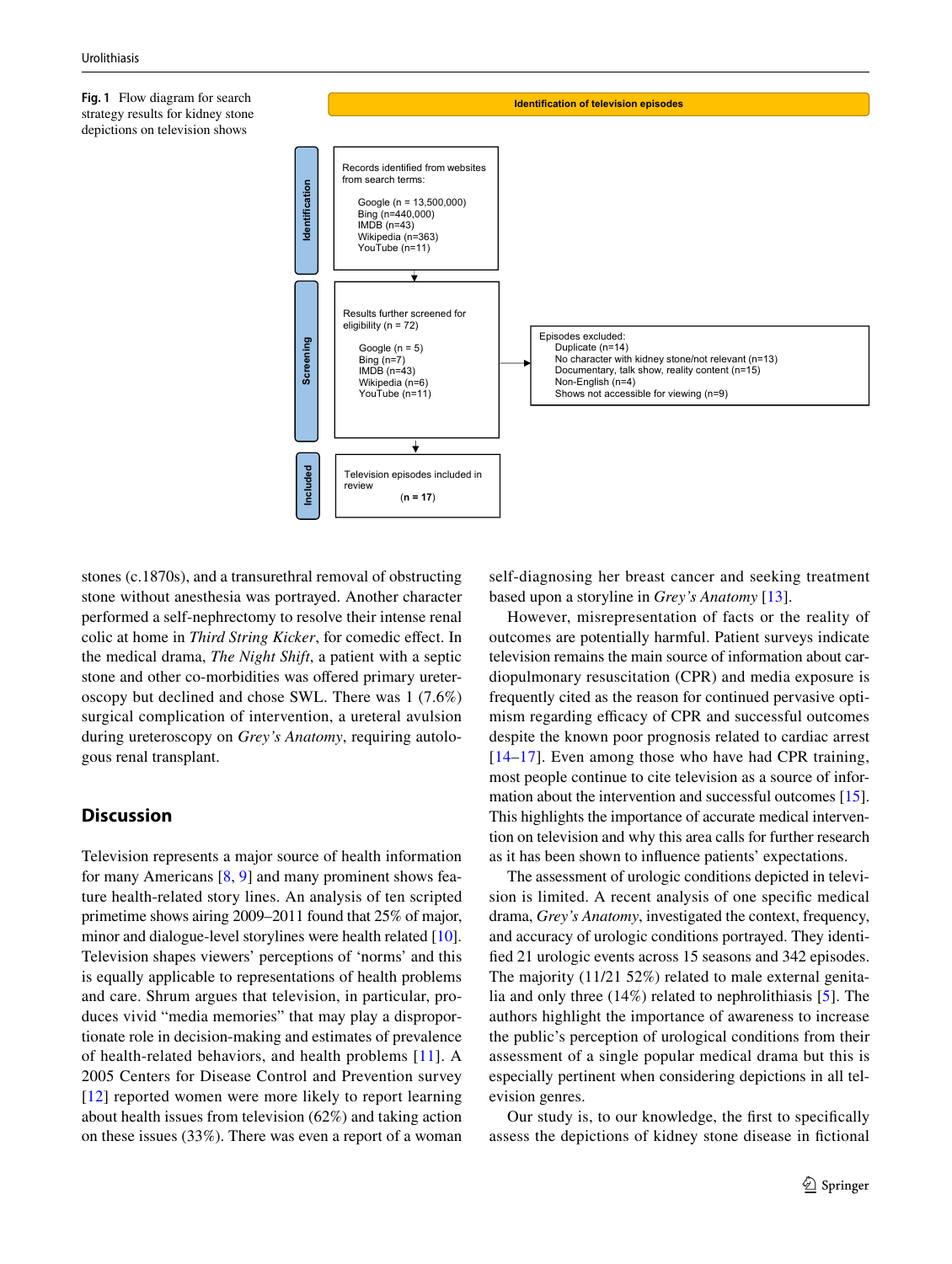<span id="page-4-0"></span>

| Initial air date | Table 1 Summary of stone depictions in television shows<br>Television show | $\overline{\mathbf{c}}$<br>Season/episod | Genre                 | Subject gender | Age                      | Race   | Location   | Treatment                                   | Description of event                                                                                                                                                                         |
|------------------|----------------------------------------------------------------------------|------------------------------------------|-----------------------|----------------|--------------------------|--------|------------|---------------------------------------------|----------------------------------------------------------------------------------------------------------------------------------------------------------------------------------------------|
| 11/3/1994        | Seinfeld                                                                   | S6/E6                                    | Comedy                | Male           | 40s                      | ≽      | Outpatient | Spontaneous passage                         | diagnosis and management<br>Kramer' experiences symp-<br>tomatic stone. Outpatient                                                                                                           |
| 10/8/1998        | Friends                                                                    | S5/E3                                    | Comedy                | Male           | $\overline{\mathbf{30}}$ | ⋗      | Hospital   | Spontaneous passage                         | Joey given option of spontane-<br>Admitted to inpatient awaiting<br>ous passage versus procedure.<br>Phoebe gives birth to triplets.<br>Joey' has kidney stones while<br>spontaneous passage |
| 3/20/2003        | Scrubs                                                                     | <b>S2/E18</b>                            | Medical comedy Female |                | 30s                      | ⋗      | Hospital   | No treatment                                | because she is breastfeeding<br>lithotripsy with patient who<br>'Dr. Cox' discusses delayed<br>refuses pain medication                                                                       |
| 3/27/2005        | Deadwood                                                                   | S2/E3-4                                  | Drama                 | Male           | 60s                      | ≽      | Clinic     | Surgical removal-transure-<br>thral removal | Frontier town. Managed by town<br>open surgery but able to per-<br>doctor, no hospital. Discuss<br>form transurethral removal                                                                |
| 1/13/2006        | Reba                                                                       | S5/E11                                   | Comedy                | Male           | 50s                      | $\geq$ | Outpatient | Spontaneous passage                         | Brock' passes stone at Reba's<br>house                                                                                                                                                       |
| 11/5/2006        | Family guy                                                                 | SS/E4                                    | Comedy                | Male           | 60s                      | AA     | Outpatient | Spontaneous passage                         | Waters' passing kidney stone<br>Flashback scene of 'Muddy<br>in toilet                                                                                                                       |
| 2/8/2007         | Scrubs                                                                     | <b>S6/E8</b>                             | Medical comedy        | Male           | 50s                      | ≥      | Hospital   | No treatment                                | meat consumption to reduce<br>'JD' suggests decreasing red<br>recurrence of stones                                                                                                           |
| 10/1/2009        | Grey's anatomy                                                             | S6/E3                                    | Medical drama         | Male           | Ó                        | AA     | Hospital   | Spontaneous passage                         | inpatient, but no blood on uri-<br>nalysis so presumed passage,<br>Child scheduled for SWL as<br>intervention cancelled                                                                      |
| 1/6/2010         | Modern family                                                              | S1/E11                                   | Comedy                | Male           | 40s                      | ≽      | Hospital   | Surgical removal-not por-<br>trayed         | Phil' taken to hospital by EMS,<br>admitted and has surgical<br>removal                                                                                                                      |
| 2/10/2011        | Grey's anatomy                                                             | <b>S7/E14</b>                            | Medical drama         | Male           | 60s                      | ≥      | Hospital   | Surgical removal-not por-<br>trayed         | diagnosis, inpatient evaluation<br>transplant rejection. Delayed<br>Initially misdiagnosed as liver<br>and management                                                                        |
| 2/18/2011        | The Ricky Gervais show                                                     | S2/E6                                    | Comedy                | Male           | 40s                      | $\geq$ | Hospital   | Surgical removal-Ureteros-<br>copy          | primary ureteroscopy. Stent on<br>string discussed, but not left<br>Offered MET but opted for<br>with string                                                                                 |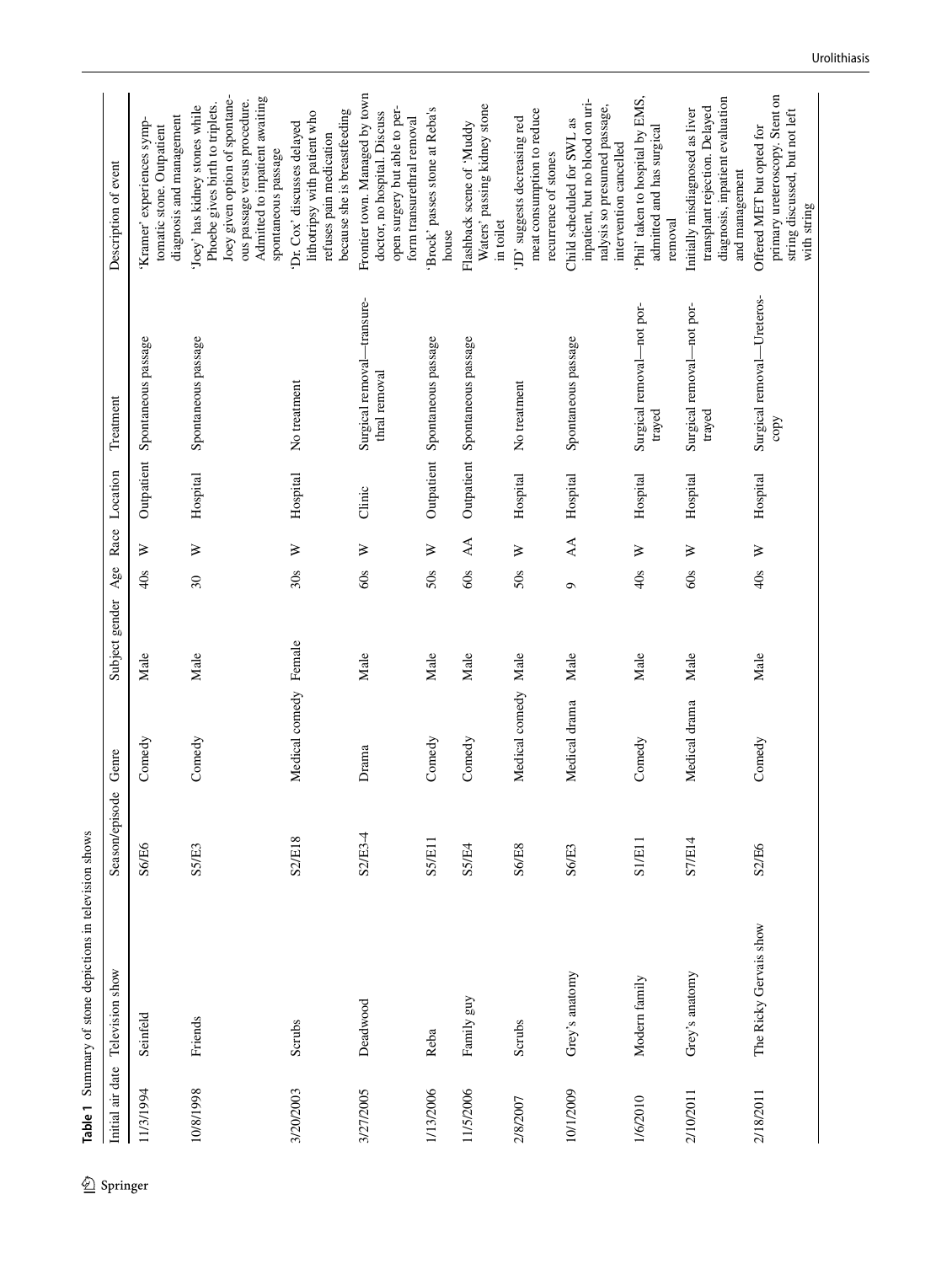| Table 1 (continued) |                                        |                      |               |                                  |                 |   |             |                                                                      |                                                                                                                                                                 |
|---------------------|----------------------------------------|----------------------|---------------|----------------------------------|-----------------|---|-------------|----------------------------------------------------------------------|-----------------------------------------------------------------------------------------------------------------------------------------------------------------|
|                     | Initial air date Television show       | Season/episode Genre |               | Subject gender Age Race Location |                 |   |             | Treatment                                                            | Description of event                                                                                                                                            |
| 4/4/2013            | Parks and recreation                   | S5/E17               | Comedy        | Male                             | 30s             | ≽ | Hospital    | Discharged on medical expul-<br>sion therapy, no passage<br>depicted | 'Ben' has kidney stone and can-<br>not attend event in his home-<br>for one day, discharged with<br>town. Admitted to hospital<br>narcotic pain medication      |
| 7/7/2014            | Third string kicker                    | S6/E1                | Comedy        | Male                             | 30 <sub>s</sub> | ≽ |             | Outpatient Surgical removal—nephrec-<br>tomy with fork by patient    | performing a self-nephrectomy<br>with a fork at a dinner party<br>stone pain and depicted as<br>Character has severe kidney                                     |
| 10/2/2014           | Grey's anatomy                         | S11/E2               | Medical drama | Male                             | 22              | ≽ | Hospital    | No treatment                                                         | with cardiomyopathy during<br>workup/surgical planning<br>Planned PCNL. Diagnosed                                                                               |
| 7/13/2016           | The night shift                        | S3/E8                | Medical drama | Male                             | 30 <sub>s</sub> | ≽ | Hospital    | Surgical removal-SWL                                                 | Septic stone. Urologist recom-<br>mends ureteroscopy, patient<br>declines, opts for SWL                                                                         |
| 10/31/2018          | It's always sunny in Philadel-<br>phia | S13/E9               | Comedy        | Male                             | 60s             | ≽ |             | Outpatient Spontaneous passage                                       | Eagles score in the Super Bowl<br>Frank' has a kidney stone. Each<br>time he uses the bathroom, the                                                             |
| 4/1/2021            | Grey's anatomy                         | S17/E10              | Medical drama | Female                           | 35              |   | AA Hospital | Surgical removal-ureteros-<br>copy                                   | Patient admitted for pain control<br>complicated by ureteral avul-<br>sion requiring auto transplant<br>ureteroscopy. Ureteroscopy<br>and scheduled for primary |

W White, AA African American, EMS Emergency Medical Services, MET Medical Expulsive Therapy, PCNL Percutaneous Nephrolithotomy, SWL Shockwave Lithotripsy *W* White, *AA* African American, *EMS* Emergency Medical Services, *MET* Medical Expulsive Therapy, *PCNL* Percutaneous Nephrolithotomy, *SWL* Shockwave Lithotripsy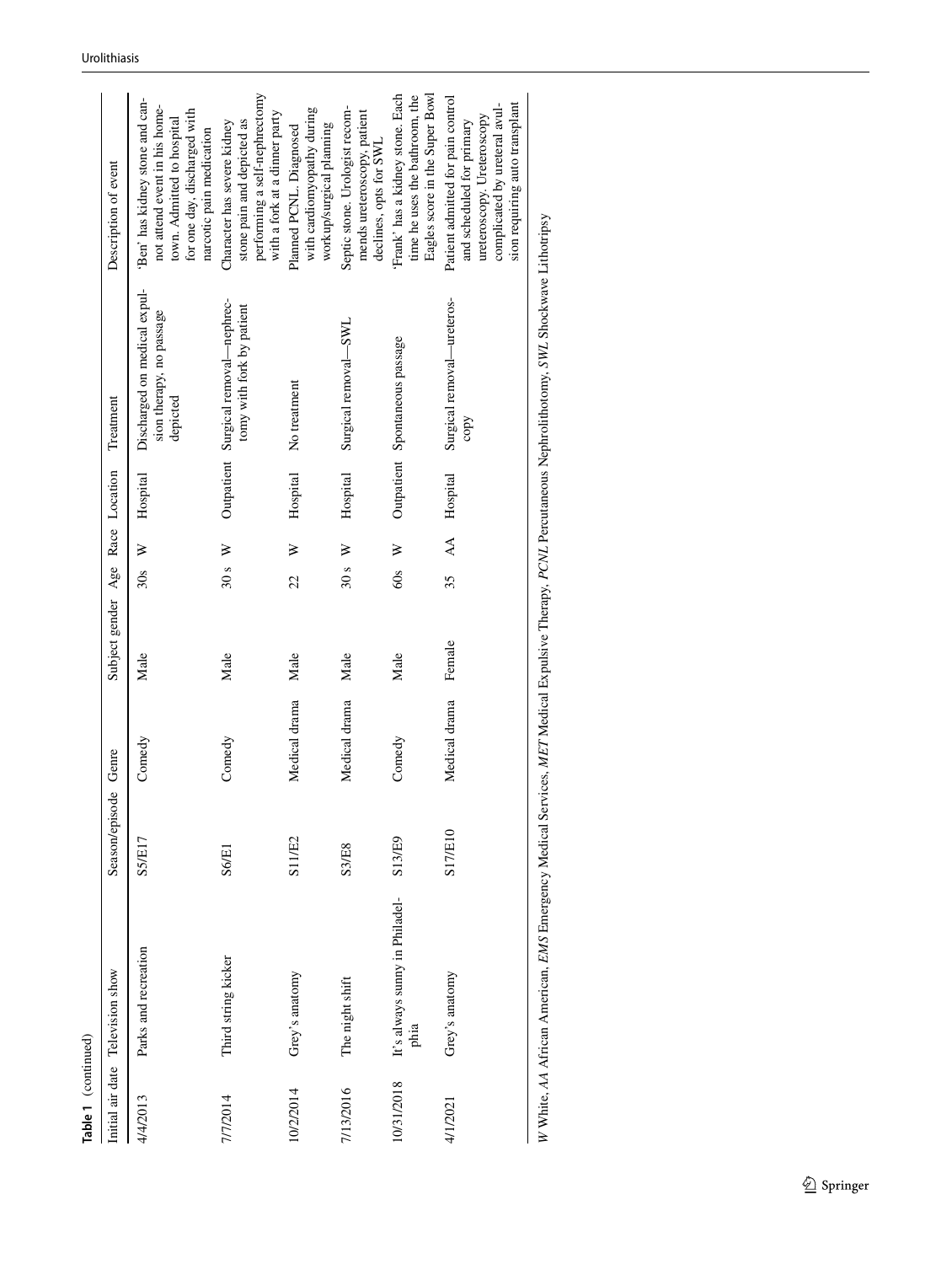|                  |                              |                | Table 2 Summary of outcomes for depicted characters after surgical intervention for kidney stones |                                                                                                                              |                                                                                                                                                                                  |
|------------------|------------------------------|----------------|---------------------------------------------------------------------------------------------------|------------------------------------------------------------------------------------------------------------------------------|----------------------------------------------------------------------------------------------------------------------------------------------------------------------------------|
| Initial air date | Television show              | Season/episode | Treatment                                                                                         | Description of intervention                                                                                                  | Portrayed outcomes                                                                                                                                                               |
| 3/27/2005        | Deadwood                     | S2/E3-4        | Surgical removal-transurethral removal                                                            | Frontier town. Managed by town doctor,<br>no hospital                                                                        | Painful transurethral removal of stone, no<br>anesthetic. Patient survives intervention                                                                                          |
| 1/6/2010         | Modern family                | S1/E11         | Surgical removal-not portrayed                                                                    | Phil taken to hospital by EMS, admitted,<br>and has surgical removal                                                         | Phil shown after surgery recovering from<br>effects of anesthesia. No long-term<br>sequela discussed or portrayed                                                                |
| 2/10/2011        | Grey's anatomy               | S7/E14         | Surgical removal-not portrayed                                                                    | Initially misdiagnosed as liver transplant<br>rejection. Delayed diagnosis, inpatient<br>evaluation and management           | Character is taken to surgery (not described)<br>long-term sequela discussed or portrayed<br>and is shown afterwards recovering. No                                              |
| 2/18/2011        | The Ricky Gervais show S2/E6 |                | Surgical removal—ureteroscopy                                                                     | Offered MET but opted for primary<br>ureteroscopy                                                                            | urethral catheter. Leaving ureteral stent on<br>Discussion between characters demonstrate<br>string discussed, but not left with string<br>confusion about ureteral stent versus |
| 7/7/2014         | Third string kicker          | S6/E1          | Surgical removal—nephrectomy with fork<br>by patient                                              | Character has severe kidney stone pain<br>nephrectomy with a fork at a dinner<br>and depicted as performing a self-<br>party | Character passes out from pain/blood loss<br>from self-nephrectomy                                                                                                               |
| 7/13/2016        | The night shift              | S3/E8          | Surgical removal-SWL                                                                              | eroscopy, patient declines, opts for SWL<br>Septic stone. Urologist recommends uret-                                         | overnight repair before treatment can be<br>SWL machine malfunctions and requires<br>completed by General Surgeons                                                               |
| 4/1/2021         | Grey's anatomy               | S17/E10        | Surgical removal-ureteroscopy                                                                     | Admitted for pain control and scheduled<br>for primary ureteroscopy                                                          | Ureteroscopy complicated by ureteral avul-<br>sion requiring auto-transplant. Patient<br>later shown returning home in good<br>condition                                         |
|                  |                              |                | EMS Emergency Medical Services, MET Medical Expulsive Therapy, SWL Shockwave Lithotripsy          |                                                                                                                              |                                                                                                                                                                                  |

<span id="page-6-0"></span>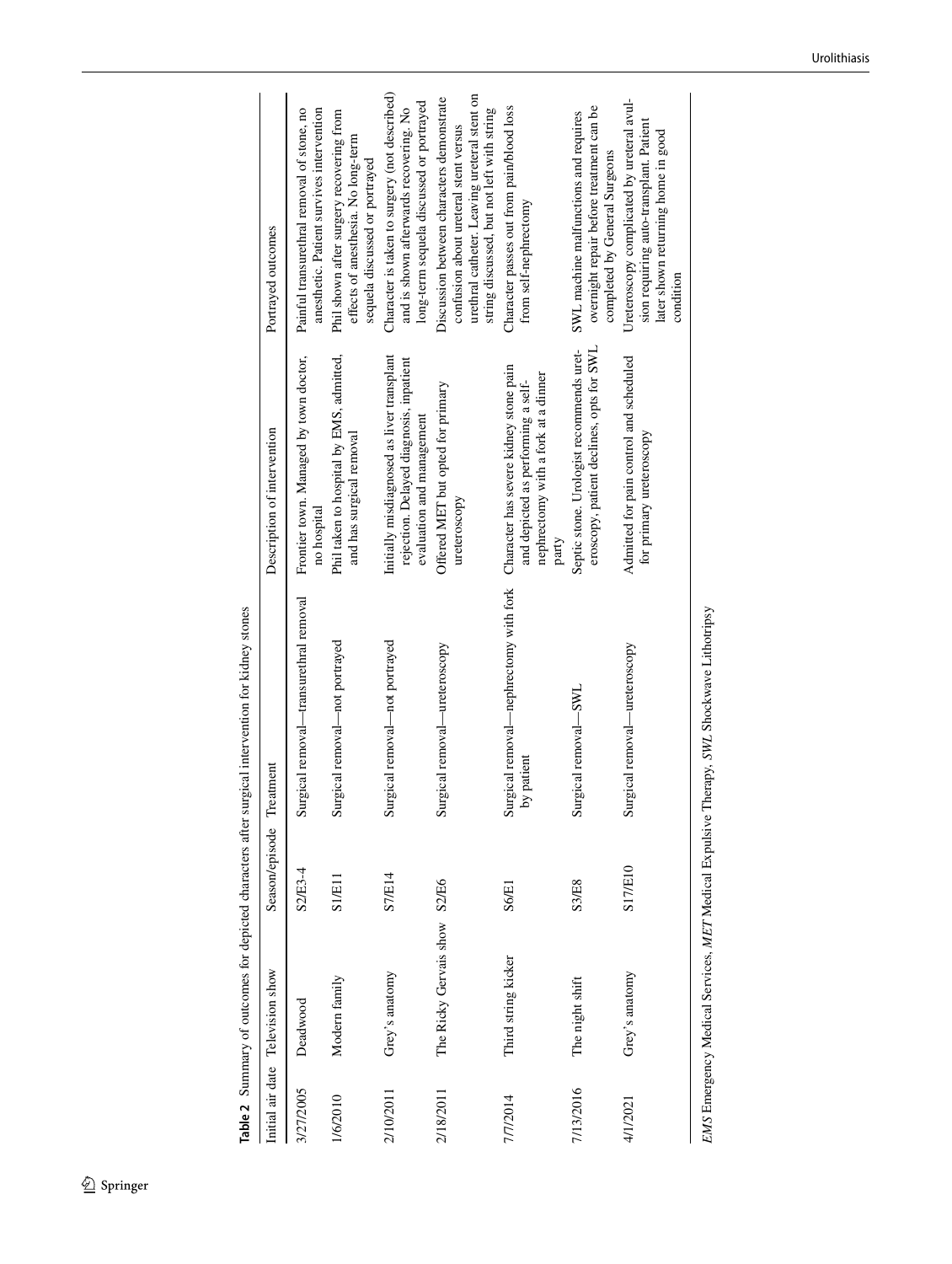television. The prevalence of urolithiasis has risen and this was mirrored in our fndings that the majority of television episodes portrayals aired in the last 20 years. There may be other factors contributing to this, including the rising popularity of medical dramas that utilize medical problems as plot devices [[18\]](#page-9-0) which may indirectly promote their portrayal in other television genres. In the United States, the prevalence of self-reported urolithiasis among men is higher than women (10.6% versus 7.1% [[6\]](#page-8-5)); however, the percentage of female stone formers is steadily increasing [[6\]](#page-8-5). On television, a disproportionate percentage of men have been portrayed with urolithiasis, which may lead to incorrect assumptions about the incidence and prevalence of urolithiasis in women by both patients and clinicians. This is especially pertinent given that women are more likely to learn and act upon health issues based on television depictions [[12\]](#page-8-11). If women are not correctly represented, viewers may fail to correlate the signs leading to a delay in seeking appropriate medical care.

Regarding race, black, non-Hispanics have seen a dramatic relative  $>150\%$  increase in urolithiasis with a rise from 1.7% to a population-adjusted 4.5% prevalence in just over a decade [[6](#page-8-5)]. Interestingly, there were just two black characters identifed with obstructing nephrolithiasis in our analysis. This corresponds to a larger conversation about the need for greater diversity and inclusion in television and media to be refective of the actual viewing population. African Americans account for about 14% of the population, however one study found that the on-screen percentage for Black people in cable lags behind at about 7.0%. A similar trend exists for women, Hispanics, and Asian Americans representation on screen versus the percent present in the American population and writers/producers should be conscious of this in the future [[19](#page-9-1)].

Many factors infuencing spontaneous passage probability, including stone size and position, were not identifable to assess medical accuracy of this treatment selection. Three patients (23% of resolved renal colic) were admitted to the hospital for pain control until spontaneous passage of their obstructing stone. This rate is almost twice the overall 12% admission rate identifed in a study utilizing the Nationwide Emergency Department Sample to identify patients who presented to the emergency room for urolithiasis between 2006–2009 [[20\]](#page-9-2). The same study identifed that 88% of patients were treated and released, presumably with medical expulsive therapy or plan for observation. Currently the AUA recommends observation, with or without medical expulsion, for ureteral stones  $<$  10 mm as first line treatment [[21\]](#page-9-3). While it is not possible to determine the size of the obstructing stones in these patients based on the information provided in the dialog, admission until observed stone passage as shown in three instances, is not recommended or clinically feasible as can take many days or even weeks to occur. Writers and producers may prefer the dramatic efect of the hospital environment for plot/character development, but this portrayal could lead to unrealistic patient expectations of diagnostic workup and monitoring, especially for small stones. Also, confrmation of passage based on a negative urinalysis as shown in *Grey's Anatomy* is misleading, as absence of microscopic hematuria does not eliminate the presence of renal colic and should not be utilized as confrmatory test for passage [\[22](#page-9-4)].

Surgical management was depicted in 46% of episodes that demonstrated resolution of renal colic, in contrast, the literature has cited about 10–20% of renal stone disease results in surgical intervention [\[23\]](#page-9-5). In some cases, the intervention was not described with enough detail to determine exact treatment type. For example, in *Modern Family*, the character is shown returning from the operating room without discussion of the procedure details. When surgical intervention was attempted, it did appear successful. Surgical management options portrayed aligned with overall recommendations, with ureteroscopy and SWL being the most commonly used treatment modalities [[21](#page-9-3)]. However, on *The Night Shift* (S3E8), a patient with a history of fbrodysplasia ossifcans progressive (FOP) is diagnosed with an obstructive ureteral stone causing sepsis. In FOP, bone growth occurs outside the skeleton and can replace connective tissue during infammatory events. The urologist on screen recommended ureteroscopy with stent placement however the patient desired to avoid "surgery" as he associated it with disease progression and the general surgeons are portrayed as treating the patient with SWL. Decompression of the obstructed, infected urinary system is the hallmark of treatment for obstructive pyelonephritis secondary to nephrolithiasis and SWL would not be the recommended initial treatment in that particular clinical scenario [\[24\]](#page-9-6). Additionally, SWL is still performed by urologists, not general surgeons. Nephrectomy for symptomatic urolithiasis is an infrequently used treatment option, mainly reserved for kidneys with negligible function [\[21\]](#page-9-3). However, this was observed in 1/7 (14%) surgical treatment depictions which is a gross overestimation, albeit shown for comedic efect. Only one portrayal displayed a complication with treatment, which was in fact catastrophic. In an episode of *Grey's Anatomy* (S17E10), a patient was depicted as having ureteral avulsion requiring attempted open ureteral-ureteral anastomosis and eventual auto-transplant of the ipsilateral kidney. Avulsion of the ureter is an uncommon devastating intraoperative complication associated with ureteroscopy, with reported incidence between 0.04 and 0.9% [\[25\]](#page-9-7). Due to the relatively small number of surgical stone treatments portrayed, this complication may give the false impression that surgical stone disease treatment carries a high risk of a devastating complication such as this and may naturally negatively afect viewers' thoughts on proceeding with surgical intervention. A potential solution to avoid these inaccurate or false representations, which would be equally applicable in any medical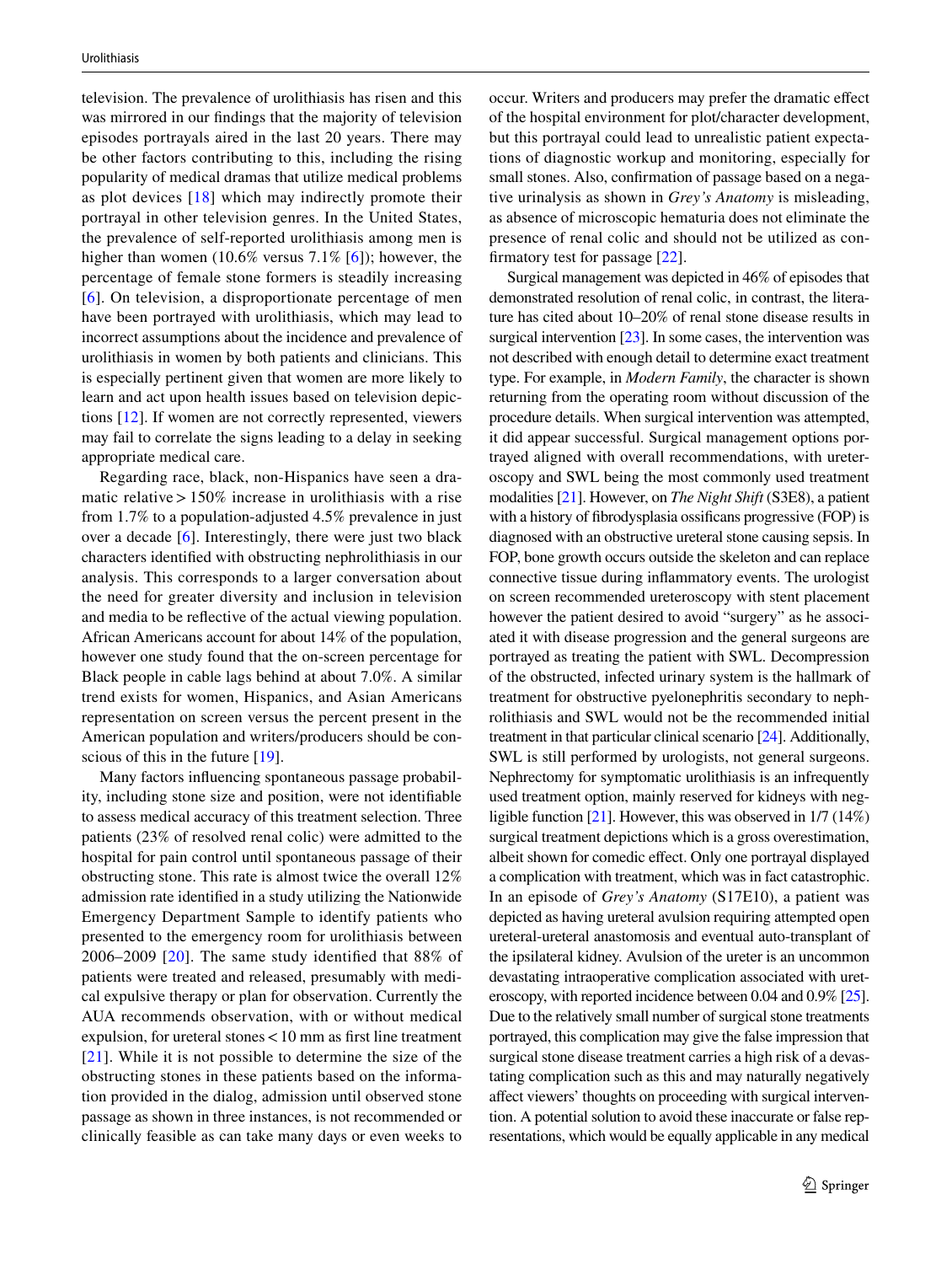condition depiction, would be the involvement of specialty specifc medical consultants by scriptwriters to counteract the potential for disinformation.

#### **Limitations and future directions**

This study has several limitations. Despite extensive efforts made in the search strategy to maximize inclusion of all relevant television programs by utilizing multiple internet search engines and media sources, some may not have been accessible or viewed, especially those broadcasts prior to the 1990s or those shows that did not enter syndication. The lack of database record of television show content broadcast in the United States to specifcally reference this against is a limitation in complete inclusivity. Additionally, lack of inclusion of non-English shows may result in some bias afecting global applicability of the fndings. However, we feel that the programs included do refect the stone depictions found in the most current and widely viewed shows to the general Englishspeaking public. Future work would look at how these depictions actually infuence viewer perception when exposed to them and the degree of accuracy they are felt to possess. A web-based survey of viewers may also be an interesting follow up on viewer perception.

# **Conclusions**

This study identifed a number of kidney stone depictions in television shows that may be misleading or misrepresent the presentation and management of this condition which could potentially reinforce inaccurate beliefs and future depictions should be mindful of this.

**Author contributions** All authors contributed to the study conception, design, data collection, analysis. The frst draft of the manuscript was written by GY and NK and all authors commented on previous versions of the manuscript. All authors have read and approved the fnal manuscript.

**Funding** None.

#### **Declaration**

**Conflict of interest** The authors declare that they have no confict of interest.

## **References**

- <span id="page-8-0"></span>1. Torgerson T, Khojasteh J, Vassar M (2020) Public awareness for a sexual assault hotline following a Grey's anatomy episode. JAMA Intern Med 180(3):456–458. [https://doi.org/10.1001/jamaintern](https://doi.org/10.1001/jamainternmed.2019.5280) [med.2019.5280](https://doi.org/10.1001/jamainternmed.2019.5280)
- <span id="page-8-1"></span>2. Gerbner G, Gross L, Morgan M, Signorielli N, Shanahan J (2002) Growing up with television: cultivation processes. In: Bryant J,

Zillmann D (eds) Media effects: advances in theory and research, 2nd edn. Lawrence Erlbaum Associates Publishers, Mahwah, New Jersey, pp 43–67

- <span id="page-8-2"></span>3. Cowley M, Naunton M, Thomas J, Waddington F, Peterson GM (2017) Does the "script" need a rewrite? Is medication advice in television medical dramas appropriate? J Clin Pharm Ther 42(6):765–773.<https://doi.org/10.1111/jcpt.12581>
- <span id="page-8-3"></span>4. Serrone RO, Weinberg JA, Goslar PW, Wilkinson EP, Thompson TM, Dameworth JL et al (2018) Grey's Anatomy effect: television portrayal of patients with trauma may cultivate unrealistic patient and family expectations after injury. Trauma Surg Acute Care Open 3(1):e000137.<https://doi.org/10.1136/tsaco-2017-000137>
- <span id="page-8-4"></span>5. Zhao H, Anger JT (2021) Accuracy of urologic conditions portrayed on Grey's anatomy. Health Educ Behav. [https://doi.org/10.](https://doi.org/10.1177/1090198121990390) [1177/1090198121990390](https://doi.org/10.1177/1090198121990390)
- <span id="page-8-5"></span>6. Scales CD Jr, Smith AC, Hanley JM, Saigal CS (2012) Prevalence of kidney stones in the United States. Eur Urol 62(1):160–165. <https://doi.org/10.1016/j.eururo.2012.03.052>
- <span id="page-8-6"></span>7. Raheem OA, Khandwala YS, Sur RL, Ghani KR, Denstedt JD (2017) Burden of urolithiasis: trends in prevalence, treatments, and Costs. Eur Urol Focus 3(1):18–26. [https://doi.org/10.1016/j.](https://doi.org/10.1016/j.euf.2017.04.001) [euf.2017.04.001](https://doi.org/10.1016/j.euf.2017.04.001)
- <span id="page-8-7"></span>8. Beck V (2003) Working with daytime and primetime television shows in the United States to promote health. In: Singhal A, Cody MJ, Rogers EM, Sabido M (eds) Entertainment-education and social change: history, research, and practice, 1st edn. Routledge, New York, pp 204–222
- <span id="page-8-8"></span>9. Beck V, Pollard WE (2001) How do regular viewers of primetime entertainment television shows respond to health information in the shows? Paper presented at the American Public Health Association, Atlanta, GA
- <span id="page-8-9"></span>10. Pariera KL, Hether HJ, Murphy ST, Buffington Sde C, Baezconde-Garbanati L (2014) Portrayals of reproductive and sexual health on prime-time television. Health Commun 29(7):698–706. [https://](https://doi.org/10.1080/10410236.2013.774653) [doi.org/10.1080/10410236.2013.774653](https://doi.org/10.1080/10410236.2013.774653)
- <span id="page-8-10"></span>11. Shrum LJ (2002) Media consumption and perceptions of social reality: effects and underlying processes. In: Bryant J, Zillman D (eds) Media efects: Advances in theory and research, 2nd edn. Lawrence Erlbaum Associates Publishers, Mahwah, New Jersey, pp 69–95
- <span id="page-8-11"></span>12. Centers for Disease Control and Prevention (2005) TV drama/ comedy viewers and health information 2005 Porter Novelli HealthStyles Survey. [Available from: [https://www.cdc.gov/healt](https://www.cdc.gov/healthcommunication/pdf/healthstyles_2005.pdf) [hcommunication/pdf/healthstyles\\_2005.pdf\]](https://www.cdc.gov/healthcommunication/pdf/healthstyles_2005.pdf). Accessed 1 July 2021
- <span id="page-8-12"></span>13. Mosbergen D (2015) Mom with breast cancer says 'Grey's Anatomy' saved her life: "that TV show was probably my sign". HuffPost. [Available from: https://www.huffpost.com/entry/greys[anatomy-mom-cancer-sarit-fshbaine\\_n\\_7339398\]](https://www.huffpost.com/entry/greys-anatomy-mom-cancer-sarit-fishbaine_n_7339398). Accessed 1 July 2021
- <span id="page-8-13"></span>14. Adams DH, Snedden DP (2006) How misconceptions among elderly patients regarding survival outcomes of inpatient cardiopulmonary resuscitation afect do-not-resuscitate orders. J Am Osteopath Assoc 106(7):402–404
- <span id="page-8-15"></span>15. Bandolin NS, Huang W, Beckett L, Wintemute G (2020) Perspectives of emergency department attendees on outcomes of resuscitation efforts: origins and impact on cardiopulmonary resuscitation preference. Emerg Med J 37(10):611–616. [https://doi.org/10.](https://doi.org/10.1136/emermed-2018-208084) [1136/emermed-2018-208084](https://doi.org/10.1136/emermed-2018-208084)
- 16. Marco CA, Larkin GL (2003) Public education regarding resuscitation: efects of a multimedia intervention. Ann Emerg Med 42(2):256–260.<https://doi.org/10.1067/mem.2003.285>
- <span id="page-8-14"></span>17. Miller DL, Jahnigen DW, Gorbien MJ, Simbartl L (1992) Cardiopulmonary resuscitation: how useful? Attitudes and knowledge of an elderly population. Arch Intern Med 152(3):578–582. [https://](https://doi.org/10.1001/archinte.152.3.578) [doi.org/10.1001/archinte.152.3.578](https://doi.org/10.1001/archinte.152.3.578)